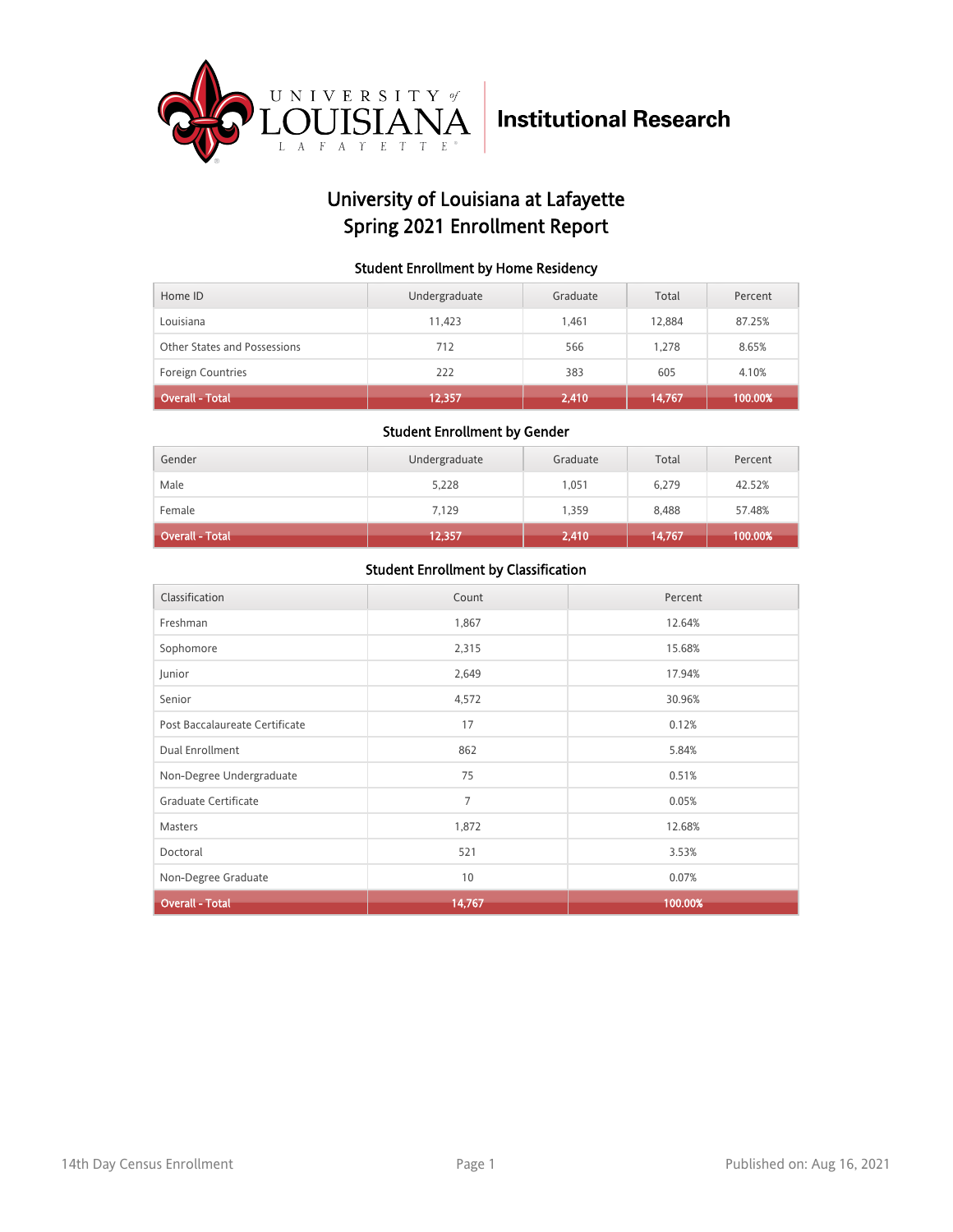

## University of Louisiana at Lafayette Spring 2021 Enrollment Report

#### Student Enrollment by Entry Type

| <b>Entry Type</b>      | Undergraduate | Graduate     | Total  | Percent |
|------------------------|---------------|--------------|--------|---------|
| Continuing             | 10.721        | 2.029        | 12.750 | 86.34%  |
| Dual Enrollment        | 862           | $\mathbf{0}$ | 862    | 5.84%   |
| First Time             | 69            | 327          | 396    | 2.68%   |
| Non Degree             | 75            | 10           | 85     | 0.58%   |
| Re-entry               | 281           | 44           | 325    | 2.20%   |
| Transfer               | 349           | $\mathbf{0}$ | 349    | 2.36%   |
| <b>Overall - Total</b> | 12,357        | 2,410        | 14,767 | 100.00% |

### Student Enrollment by Race/Ethnicity

| Race/Ethnicity                            | Undergraduate | Graduate    | Total  | Percent |
|-------------------------------------------|---------------|-------------|--------|---------|
| American Indian or Alaska Native          | 42            | 9           | 51     | 0.35%   |
| Asian                                     | 343           | 93          | 436    | 2.95%   |
| Black or African American                 | 2,555         | 378         | 2,933  | 19.86%  |
| Hispanic, of any race                     | 754           | 99          | 853    | 5.78%   |
| Native Hawaiian or Other Pacific Islander | 12            | $\mathbf 0$ | 12     | 0.08%   |
| Non-resident Alien                        | 129           | 261         | 390    | 2.64%   |
| Two or more races                         | 404           | 50          | 454    | 3.07%   |
| Unknown Race/Ethnicity                    | 355           | 80          | 435    | 2.95%   |
| White                                     | 7,763         | 1,440       | 9,203  | 62.32%  |
| <b>Overall - Total</b>                    | 12,357        | 2,410       | 14,767 | 100.00% |

| <b>Full/Part Time</b> | Undergraduate | Graduate | Total  | Percent |
|-----------------------|---------------|----------|--------|---------|
| <b>Full Time</b>      | 9.794         | 1.100    | 10.894 | 73.77%  |
| Part Time             | 2,563         | 1,310    | 3,873  | 26.23%  |
| Overall - Total       | 12,357        | 2,410    | 14,767 | 100.00% |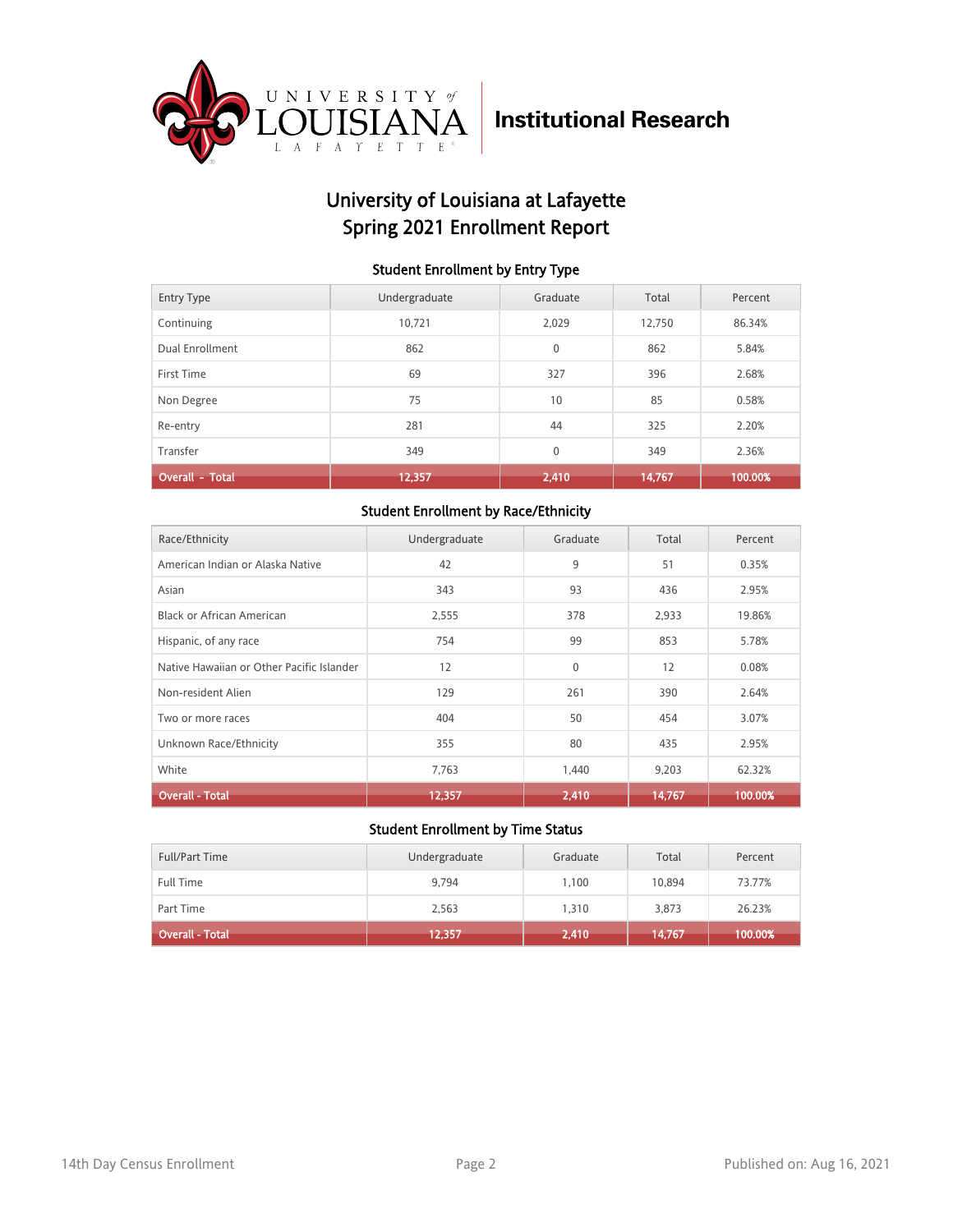

## Academic Affairs, VP Spring 2021 Enrollment Report

### Student Enrollment by Home Residency

| Home ID                      | Undergraduate | Graduate | Total | Percent |
|------------------------------|---------------|----------|-------|---------|
| Louisiana                    | 906           |          | 906   | 98.59%  |
| Other States and Possessions | 4             | 0        | 4     | 0.44%   |
| <b>Foreign Countries</b>     |               |          | 9     | 0.98%   |
| <b>Overall - Total</b>       | 919           |          | 919   | 100.00% |

### Student Enrollment by Gender

| Gender                 | Undergraduate | Graduate | Total | Percent |
|------------------------|---------------|----------|-------|---------|
| Male                   | 397           |          | 397   | 43.20%  |
| Female                 | 522           |          | 522   | 56.80%  |
| <b>Overall - Total</b> | 919           |          | 919   | 100.00% |

| Classification           | Count | Percent |
|--------------------------|-------|---------|
| Dual Enrollment          | 862   | 93.80%  |
| Non-Degree Undergraduate | 57    | 6.20%   |
| <b>Overall - Total</b>   | 919   | 100.00% |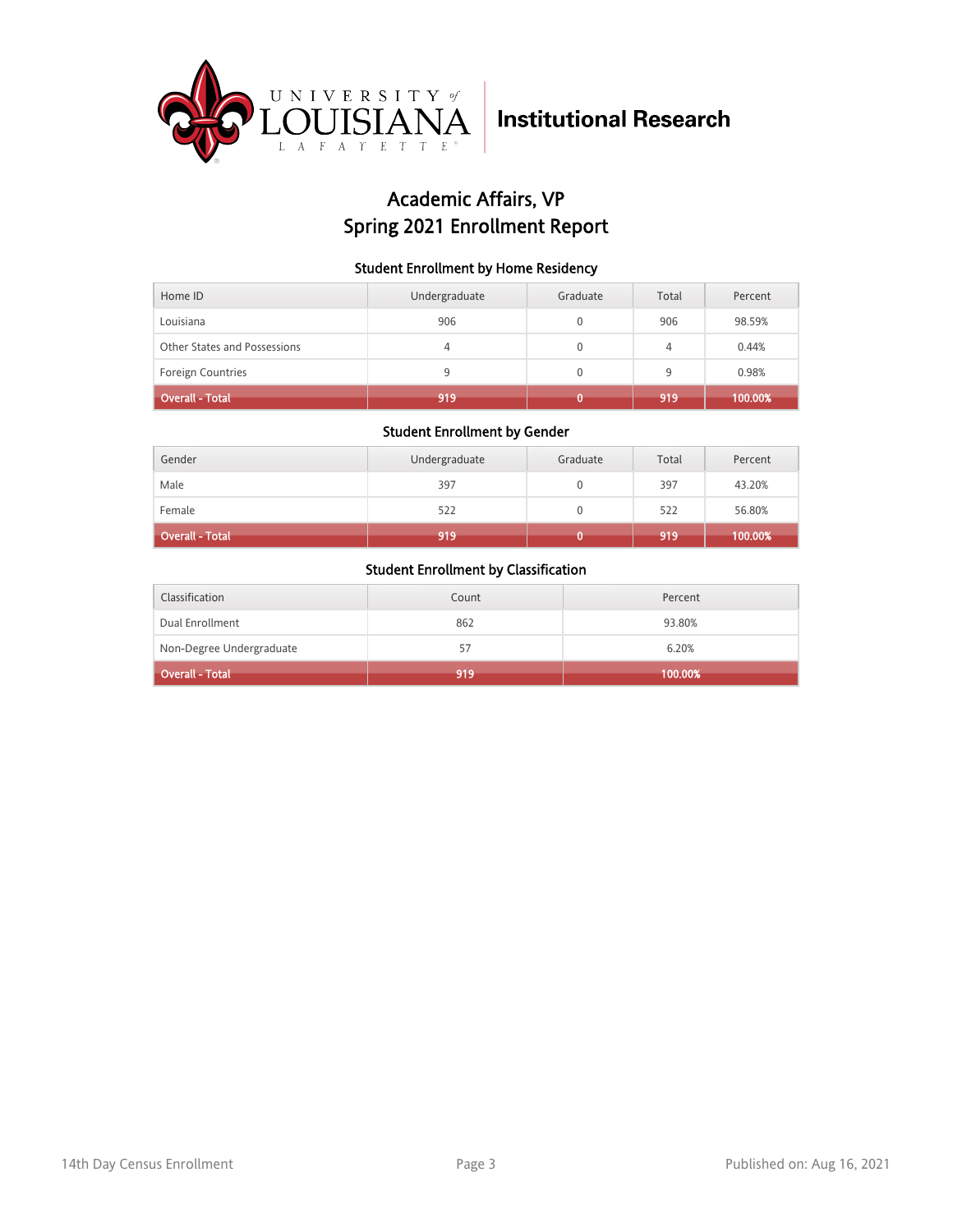

## Academic Affairs, VP Spring 2021 Enrollment Report

### Student Enrollment by Entry Type

| <b>Entry Type</b> | Undergraduate | Graduate | Total | Percent |
|-------------------|---------------|----------|-------|---------|
| Dual Enrollment   | 862           |          | 862   | 93.80%  |
| Non Degree        | 57            |          | 57    | 6.20%   |
| Overall - Total   | 919           |          | 919   | 100.00% |

### Student Enrollment by Race/Ethnicity

| Race/Ethnicity                            | Undergraduate | Graduate     | Total | Percent |
|-------------------------------------------|---------------|--------------|-------|---------|
| Asian                                     | 39            | $\mathbf{0}$ | 39    | 4.24%   |
| <b>Black or African American</b>          | 95            | $\mathbf{0}$ | 95    | 10.34%  |
| Hispanic, of any race                     | 37            | $\mathbf{0}$ | 37    | 4.03%   |
| Two or more races                         | 37            | $\Omega$     | 37    | 4.03%   |
| Non-resident Alien                        | 5             | $\Omega$     | 5     | 0.54%   |
| Native Hawaiian or Other Pacific Islander |               | $\Omega$     |       | 0.11%   |
| Unknown Race/Ethnicity                    | 49            | $\Omega$     | 49    | 5.33%   |
| White                                     | 656           | $\mathbf{0}$ | 656   | 71.38%  |
| <b>Overall - Total</b>                    | 919           | 0            | 919   | 100.00% |

| <b>Full/Part Time</b> | Undergraduate | Graduate | Total | Percent      |
|-----------------------|---------------|----------|-------|--------------|
| <b>Full Time</b>      | 23            |          | 23    | 2.50%        |
| Part Time             | 896           |          | 896   | 97.50%       |
| Overall - Total       | 919           |          | 919   | $100.00\%$ i |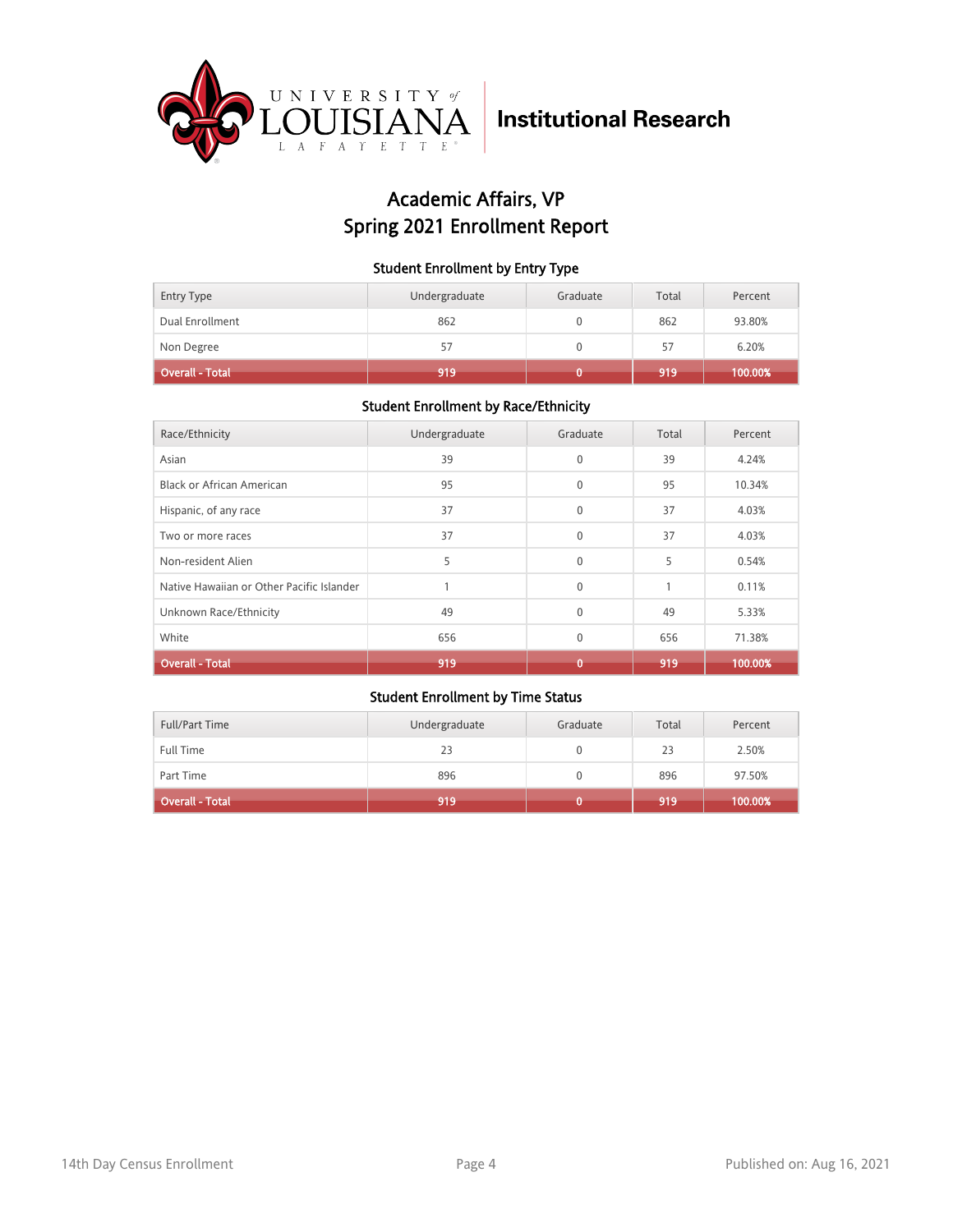

## Business Administration Spring 2021 Enrollment Report

### Student Enrollment by Home Residency

| Home ID                      | Undergraduate | Graduate | Total | Percent |
|------------------------------|---------------|----------|-------|---------|
| Louisiana                    | 1.503         | 690      | 2.193 | 79.26%  |
| Other States and Possessions | 86            | 381      | 467   | 16.88%  |
| <b>Foreign Countries</b>     | 45            | 62       | 107   | 3.87%   |
| Overall - Total              | 1,634         | 1.133    | 2,767 | 100.00% |

#### Student Enrollment by Gender

| Gender                 | Undergraduate | Graduate | Total | Percent |
|------------------------|---------------|----------|-------|---------|
| Male                   | 848           | 536      | 1.384 | 50.02%  |
| Female                 | 786           | 597      | 1,383 | 49.98%  |
| <b>Overall - Total</b> | 1,634         | 1,133    | 2,767 | 100.00% |

| Classification                 | Count | Percent |
|--------------------------------|-------|---------|
| Freshman                       | 278   | 10.05%  |
| Sophomore                      | 347   | 12.54%  |
| Junior                         | 432   | 15.61%  |
| Senior                         | 576   | 20.82%  |
| Post Baccalaureate Certificate |       | 0.04%   |
| <b>Masters</b>                 | 1,133 | 40.95%  |
| <b>Overall - Total</b>         | 2,767 | 100.00% |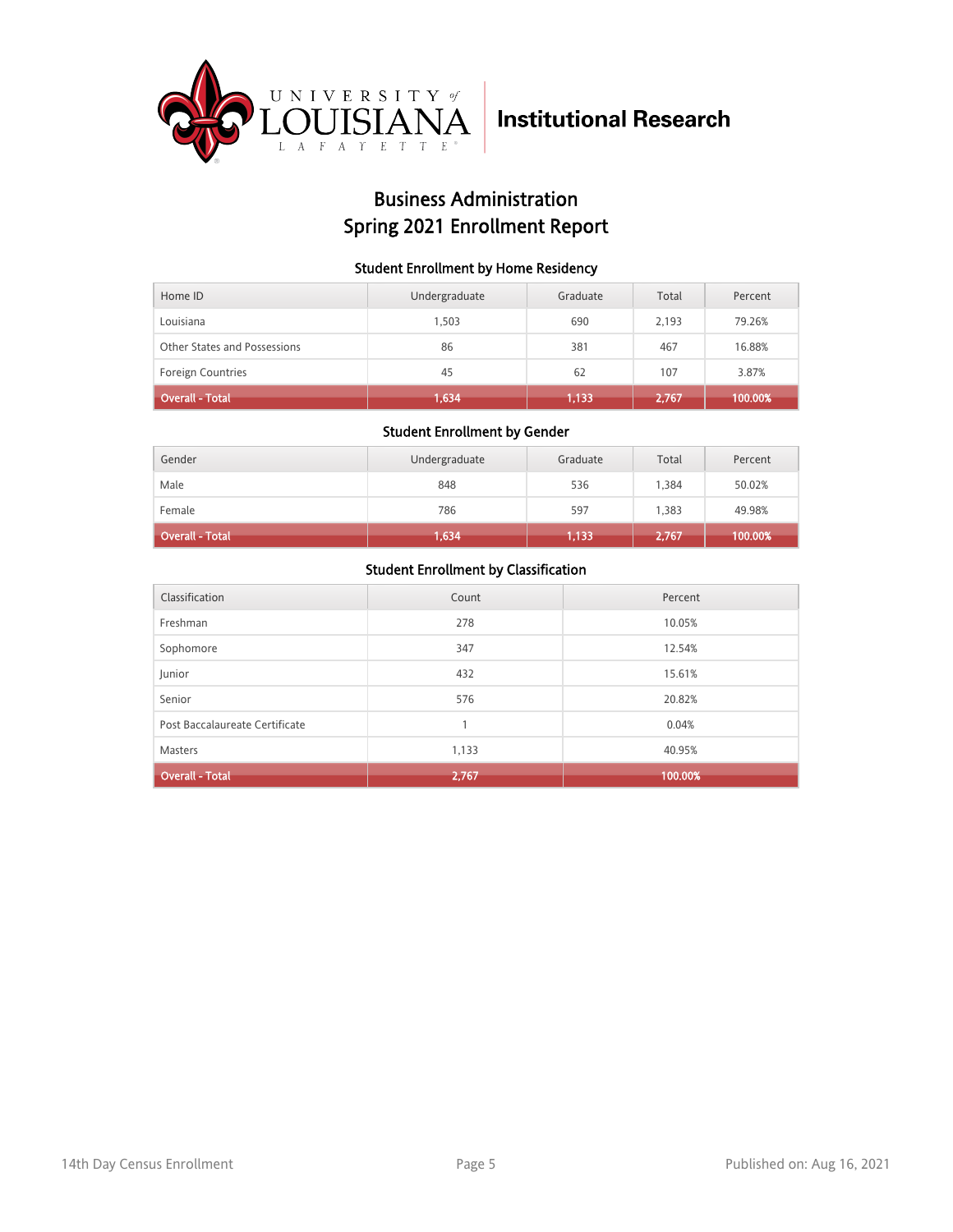

## Business Administration Spring 2021 Enrollment Report

### Student Enrollment by Entry Type

| <b>Entry Type</b>      | Undergraduate | Graduate | Total | Percent |
|------------------------|---------------|----------|-------|---------|
| Continuing             | 1,524         | 913      | 2,437 | 88.07%  |
| First Time             | 8             | 195      | 203   | 7.34%   |
| Re-entry               | 52            | 25       | 77    | 2.78%   |
| Transfer               | 50            | $\Omega$ | 50    | 1.81%   |
| <b>Overall - Total</b> | 1,634         | 1,133    | 2,767 | 100.00% |

### Student Enrollment by Race/Ethnicity

| Race/Ethnicity                            | Undergraduate | Graduate | Total          | Percent |
|-------------------------------------------|---------------|----------|----------------|---------|
| Asian                                     | 38            | 46       | 84             | 3.04%   |
| Black or African American                 | 322           | 217      | 539            | 19.48%  |
| Hispanic, of any race                     | 91            | 55       | 146            | 5.28%   |
| American Indian or Alaska Native          | 2             | 6        | 8              | 0.29%   |
| Two or more races                         | 57            | 27       | 84             | 3.04%   |
| Non-resident Alien                        | 37            | 37       | 74             | 2.67%   |
| Native Hawaiian or Other Pacific Islander | 2             | $\Omega$ | $\overline{2}$ | 0.07%   |
| Unknown Race/Ethnicity                    | 38            | 38       | 76             | 2.75%   |
| White                                     | 1,047         | 707      | 1,754          | 63.39%  |
| <b>Overall - Total</b>                    | 1,634         | 1,133    | 2,767          | 100.00% |

| Full/Part Time               | Undergraduate | Graduate | Total | Percent |
|------------------------------|---------------|----------|-------|---------|
| <b>Full Time</b>             | 1,465         | 281      | 1.746 | 63.10%  |
| Part Time                    | 169           | 852      | 1.021 | 36.90%  |
| Overall - Total <sup>1</sup> | 1,634         | 1,133    | 2,767 | 100.00% |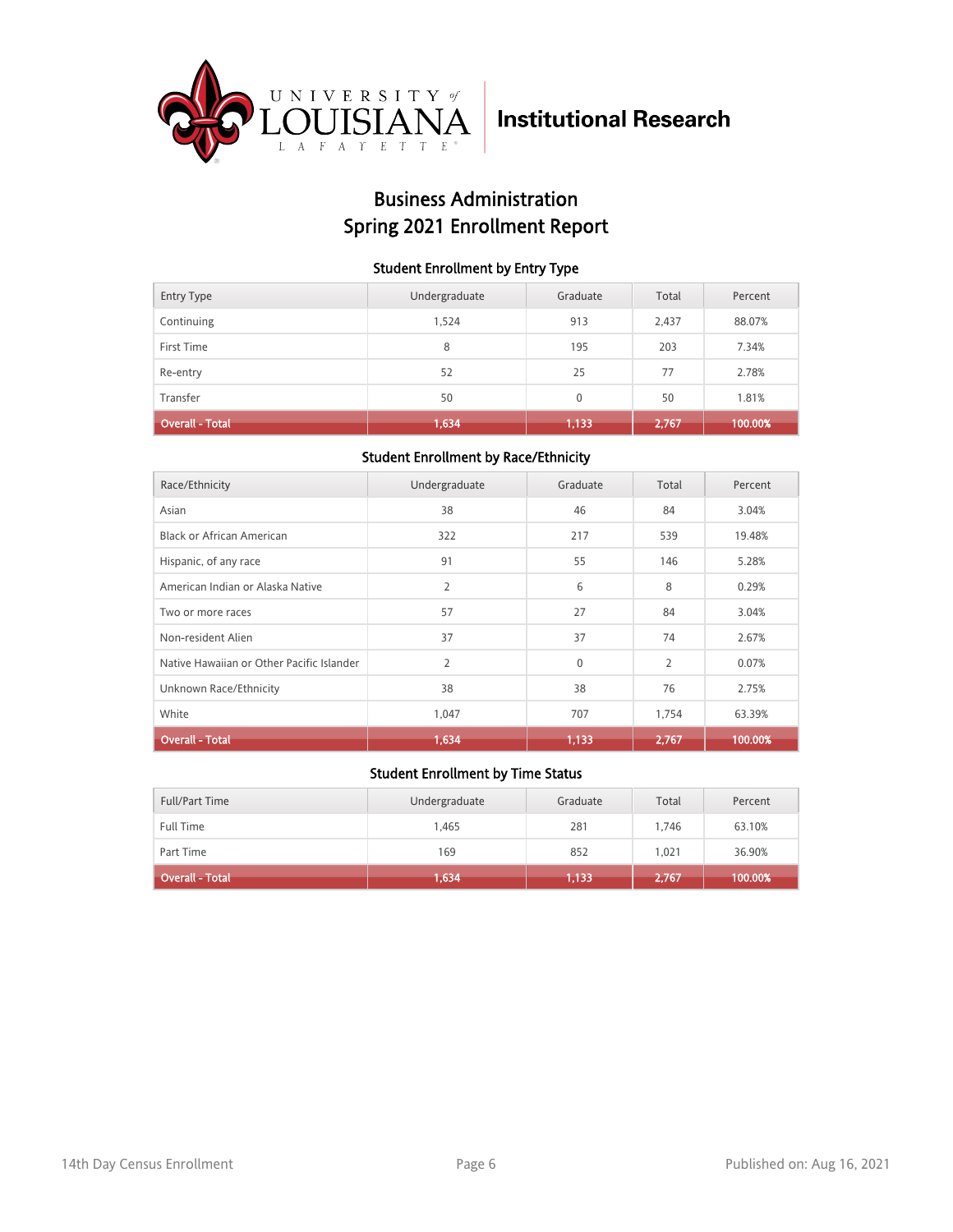

## Arts Spring 2021 Enrollment Report

### Student Enrollment by Home Residency

| Home ID                      | Undergraduate | Graduate | Total | Percent |
|------------------------------|---------------|----------|-------|---------|
| Louisiana                    | 746           | 39       | 785   | 94.01%  |
| Other States and Possessions | 30            |          | 33    | 3.95%   |
| <b>Foreign Countries</b>     | 10            |          | 17    | 2.04%   |
| <b>Overall - Total</b>       | 786           | 49       | 835   | 100.00% |

#### Student Enrollment by Gender

| Gender                 | Undergraduate | Graduate | Total | Percent |
|------------------------|---------------|----------|-------|---------|
| Male                   | 331           | 23       | 354   | 42.40%  |
| Female                 | 455           | 26       | 481   | 57.60%  |
| <b>Overall - Total</b> | 786           | 49       | 835   | 100.00% |

| Classification         | Count | Percent |
|------------------------|-------|---------|
| Freshman               | 135   | 16.17%  |
| Sophomore              | 169   | 20.24%  |
| Junior                 | 186   | 22.28%  |
| Senior                 | 296   | 35.45%  |
| <b>Masters</b>         | 49    | 5.87%   |
| <b>Overall - Total</b> | 835   | 100.00% |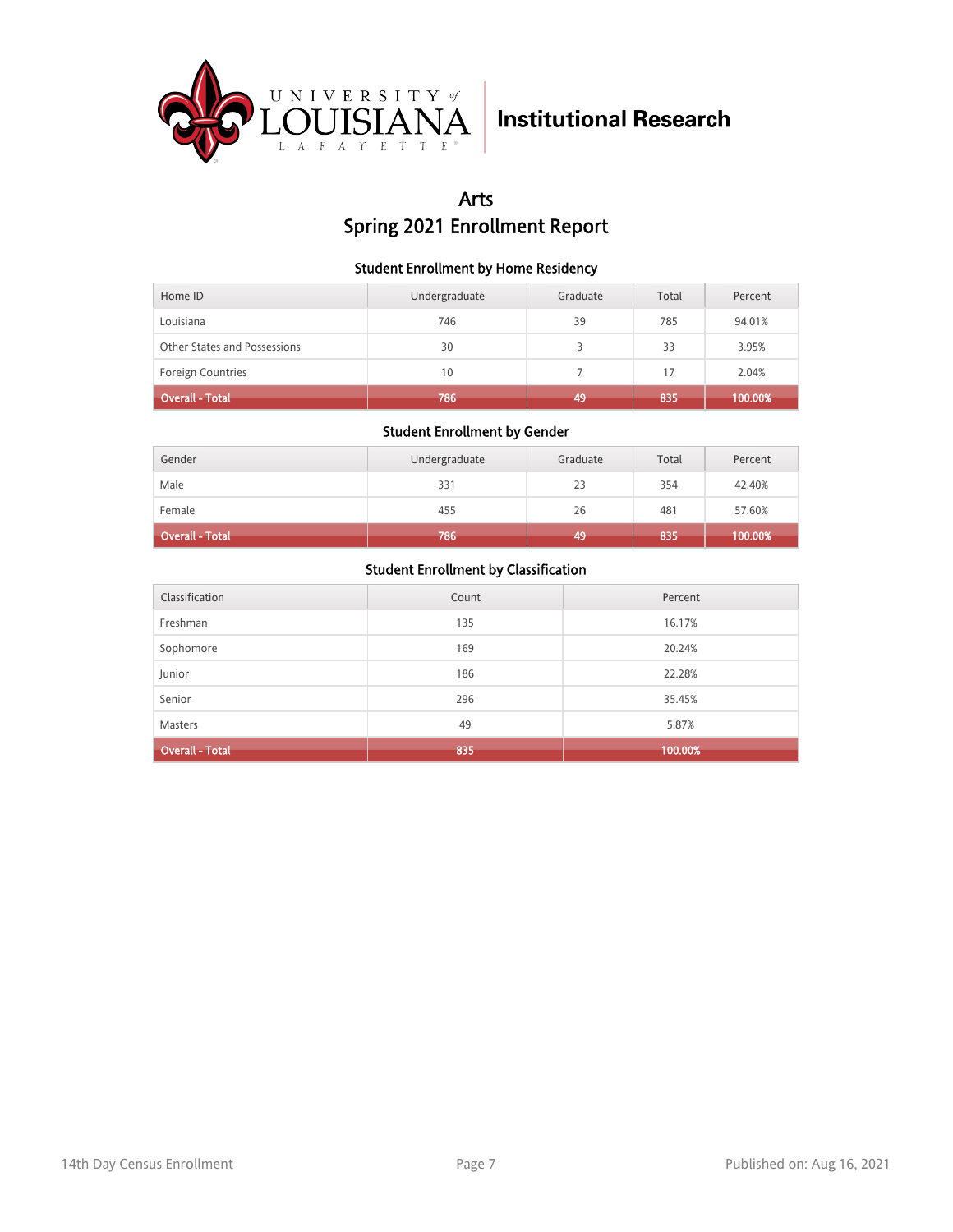

## Arts Spring 2021 Enrollment Report

### Student Enrollment by Entry Type

| <b>Entry Type</b>      | Undergraduate | Graduate     | Total | Percent |
|------------------------|---------------|--------------|-------|---------|
| Continuing             | 757           | 46           | 803   | 96.17%  |
| First Time             | 6             | 3            | 9     | 1.08%   |
| Re-entry               | 15            | $\mathbf{0}$ | 15    | 1.80%   |
| Transfer               | 8             | $\Omega$     | 8     | 0.96%   |
| <b>Overall - Total</b> | 786           | 49           | 835   | 100.00% |

### Student Enrollment by Race/Ethnicity

| Race/Ethnicity                   | Undergraduate | Graduate     | Total | Percent |
|----------------------------------|---------------|--------------|-------|---------|
| Asian                            | 21            | $\mathbf 0$  | 21    | 2.51%   |
| <b>Black or African American</b> | 166           | 6            | 172   | 20.60%  |
| Hispanic, of any race            | 66            | 4            | 70    | 8.38%   |
| American Indian or Alaska Native | 3             | $\Omega$     | 3     | 0.36%   |
| Two or more races                | 28            | h            | 29    | 3.47%   |
| Non-resident Alien               | 5             | 6            | 11    | 1.32%   |
| Unknown Race/Ethnicity           | 18            | $\mathbf{0}$ | 18    | 2.16%   |
| White                            | 479           | 32           | 511   | 61.20%  |
| <b>Overall - Total</b>           | 786           | 49           | 835   | 100.00% |

| Full/Part Time         | Undergraduate | Graduate | Total | Percent |
|------------------------|---------------|----------|-------|---------|
| <b>Full Time</b>       | 675           | 41       | 716   | 85.75%  |
| Part Time              | 111           |          | 119   | 14.25%  |
| <b>Overall - Total</b> | 786           | 49       | 835   | 100.00% |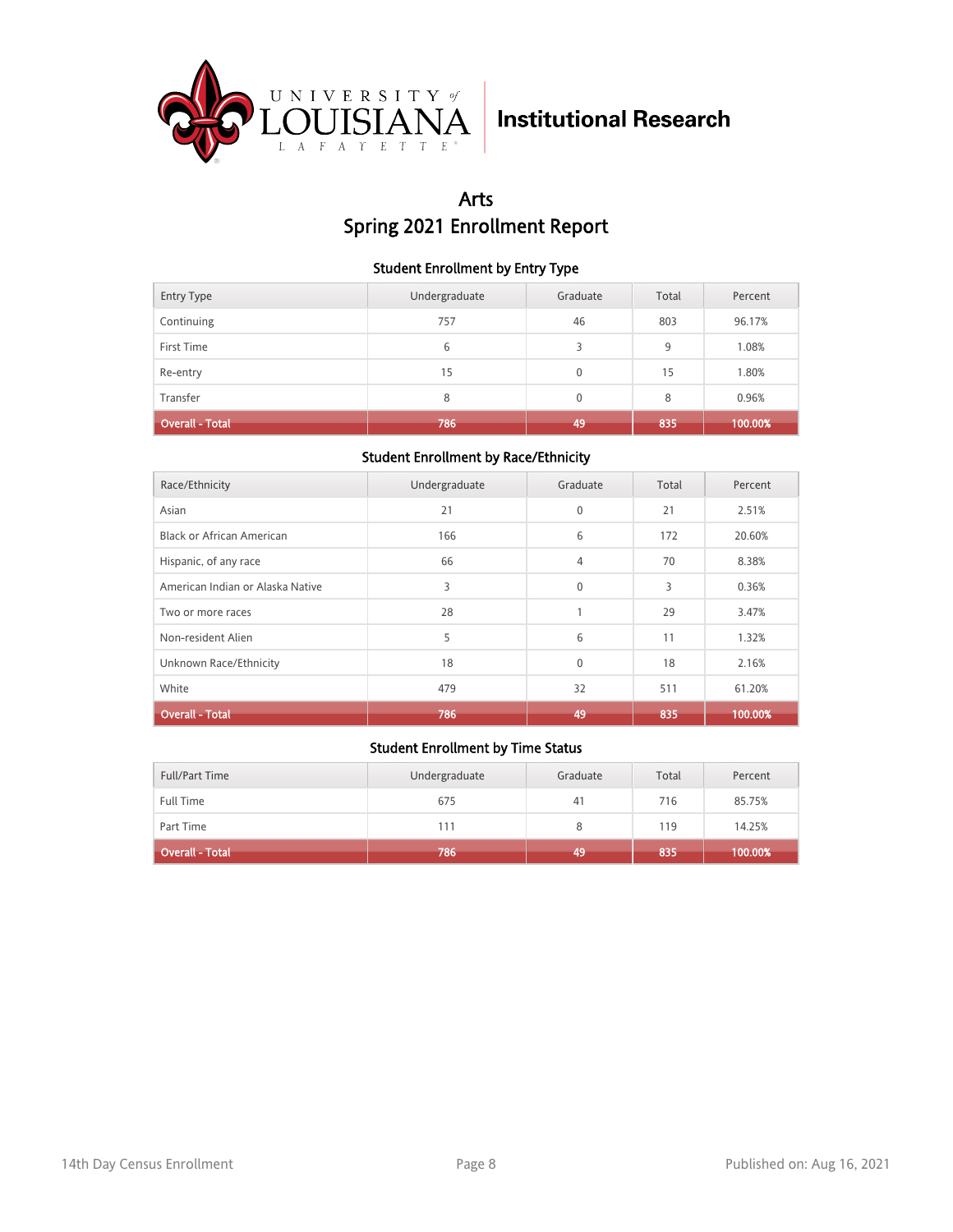

## Education Spring 2021 Enrollment Report

### Student Enrollment by Home Residency

| Home ID                      | Undergraduate | Graduate | Total | Percent |
|------------------------------|---------------|----------|-------|---------|
| Louisiana                    | 1,283         | 259      | 1.542 | 91.79%  |
| Other States and Possessions | 96            | 22       | 118   | 7.02%   |
| <b>Foreign Countries</b>     | 9             | 11       | 20    | 1.19%   |
| <b>Overall - Total</b>       | 1,388         | 292      | 1,680 | 100.00% |

### Student Enrollment by Gender

| Gender          | Undergraduate | Graduate | Total | Percent |
|-----------------|---------------|----------|-------|---------|
| Male            | 437           | 66       | 503   | 29.94%  |
| Female          | 951           | 226      | 1,177 | 70.06%  |
| Overall - Total | 1,388         | 292      | 1,680 | 100.00% |

| Classification                 | Count | Percent |
|--------------------------------|-------|---------|
| Freshman                       | 216   | 12.86%  |
| Sophomore                      | 301   | 17.92%  |
| Junior                         | 363   | 21.61%  |
| Senior                         | 474   | 28.21%  |
| Post Baccalaureate Certificate | 16    | 0.95%   |
| Non-Degree Undergraduate       | 18    | 1.07%   |
| Graduate Certificate           | 5     | 0.30%   |
| <b>Masters</b>                 | 162   | 9.64%   |
| Doctoral                       | 125   | 7.44%   |
| <b>Overall - Total</b>         | 1,680 | 100.00% |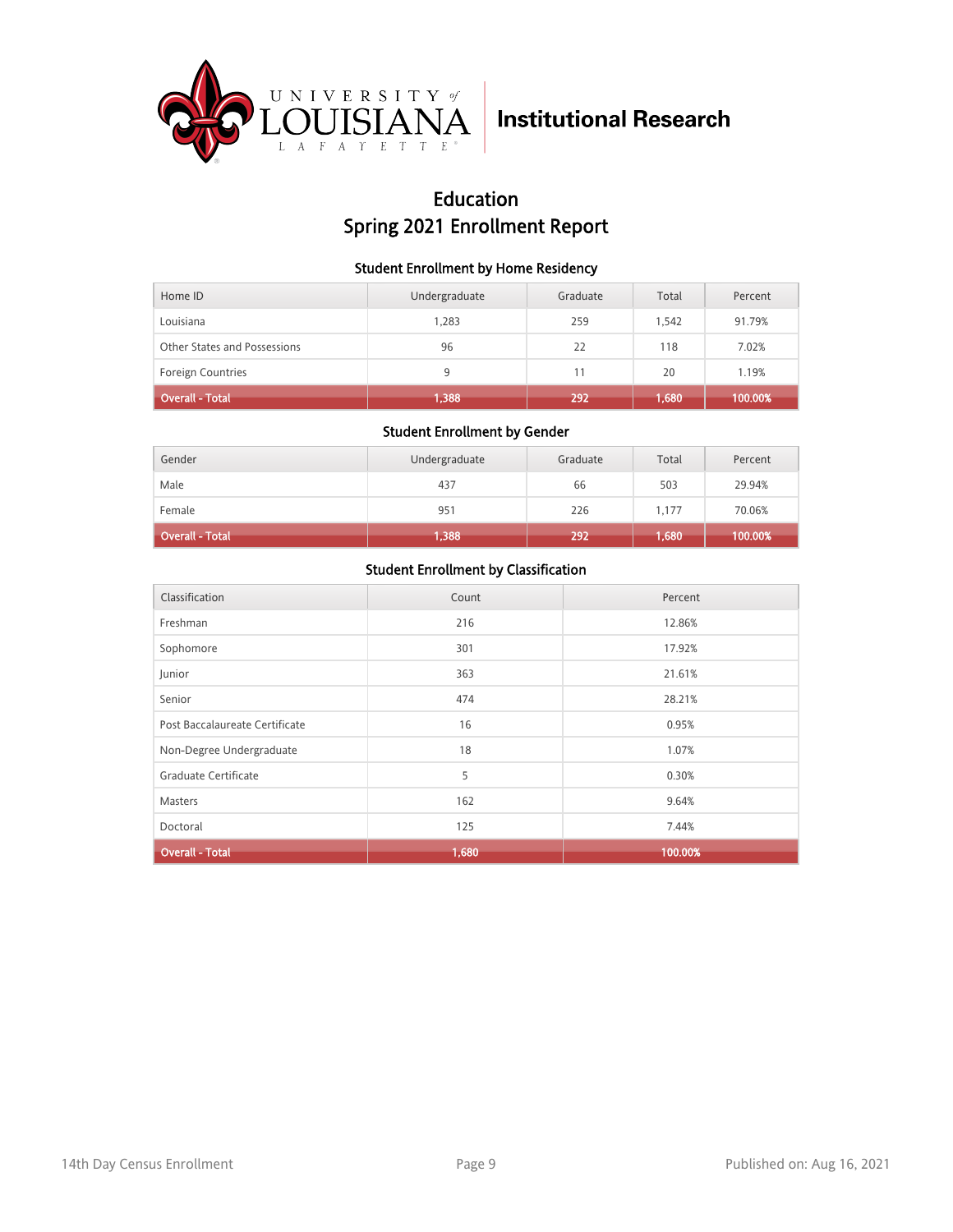

## Education Spring 2021 Enrollment Report

### Student Enrollment by Entry Type

| <b>Entry Type</b>      | Undergraduate | Graduate     | Total | Percent |
|------------------------|---------------|--------------|-------|---------|
| Continuing             | 1,286         | 270          | 1,556 | 92.62%  |
| First Time             | 8             | 17           | 25    | 1.49%   |
| Non Degree             | 18            | $\mathbf{0}$ | 18    | 1.07%   |
| Re-entry               | 19            | 5            | 24    | 1.43%   |
| Transfer               | 57            | $\mathbf{0}$ | 57    | 3.39%   |
| <b>Overall - Total</b> | 1,388         | 292          | 1,680 | 100.00% |

### Student Enrollment by Race/Ethnicity

| Race/Ethnicity                            | Undergraduate | Graduate     | Total | Percent |
|-------------------------------------------|---------------|--------------|-------|---------|
| Asian                                     | 15            | 2            | 17    | 1.01%   |
| Black or African American                 | 302           | 79           | 381   | 22.68%  |
| Hispanic, of any race                     | 80            | 9            | 89    | 5.30%   |
| American Indian or Alaska Native          | 6             | $\mathbf{0}$ | 6     | 0.36%   |
| Two or more races                         | 43            | 3            | 46    | 2.74%   |
| Non-resident Alien                        | 6             | 7            | 13    | 0.77%   |
| Native Hawaiian or Other Pacific Islander | 1             | $\mathbf{0}$ | 1     | 0.06%   |
| Unknown Race/Ethnicity                    | 36            | 4            | 40    | 2.38%   |
| White                                     | 899           | 188          | 1,087 | 64.70%  |
| <b>Overall - Total</b>                    | 1,388         | 292          | 1,680 | 100.00% |

| Full/Part Time         | Undergraduate | Graduate | Total | Percent |
|------------------------|---------------|----------|-------|---------|
| <b>Full Time</b>       | 1.172         | 100      | 1.272 | 75.71%  |
| Part Time              | 216           | 192      | 408   | 24.29%  |
| <b>Overall - Total</b> | 1,388         | 292      | 1,680 | 100.00% |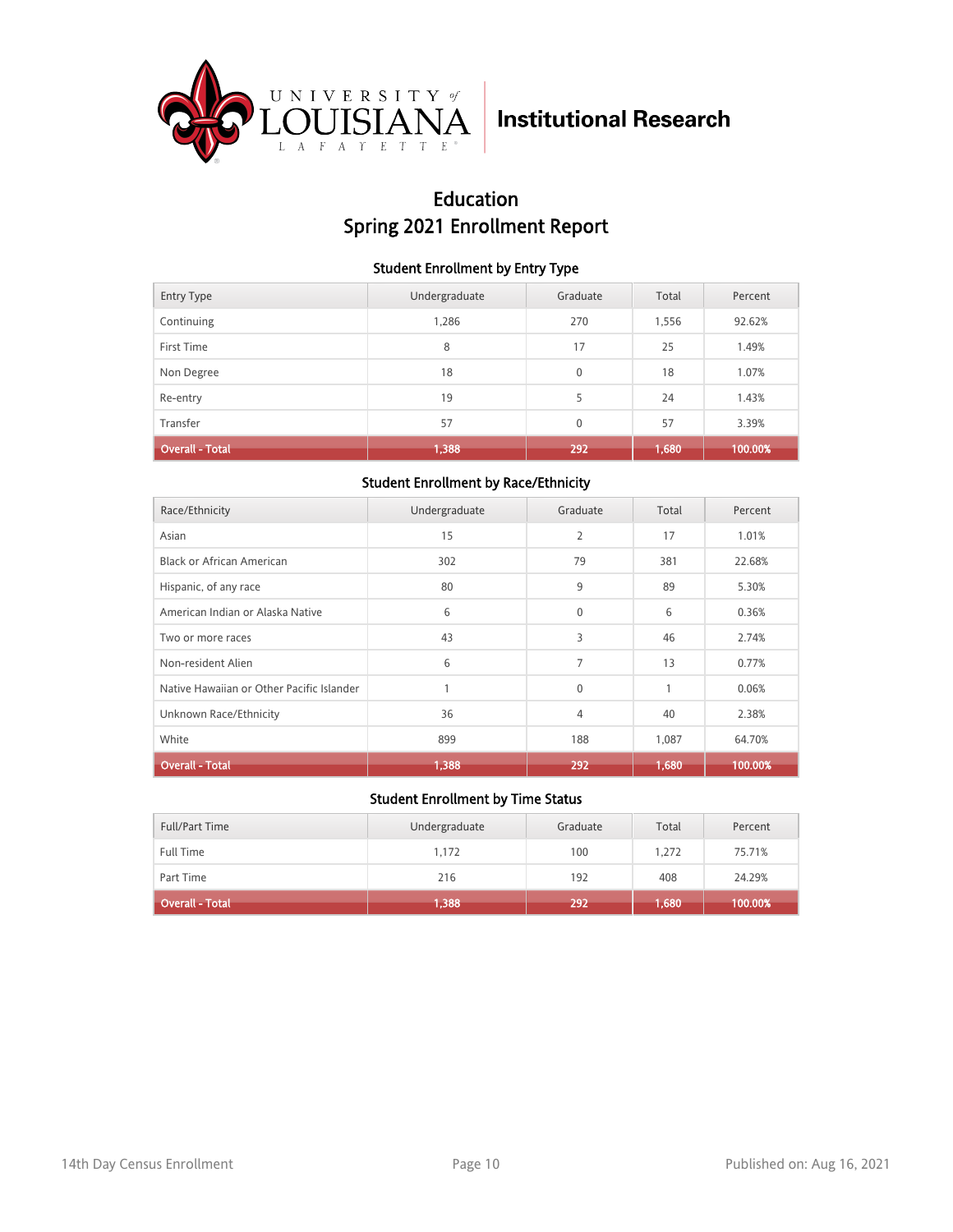

## Engineering Spring 2021 Enrollment Report

### Student Enrollment by Home Residency

| Home ID                      | Undergraduate | Graduate | Total | Percent |
|------------------------------|---------------|----------|-------|---------|
| Louisiana                    | 1.384         | 57       | 1.441 | 84.17%  |
| Other States and Possessions | 75            | 6        | 81    | 4.73%   |
| <b>Foreign Countries</b>     | 70            | 120      | 190   | 11.10%  |
| <b>Overall - Total</b>       | 1,529         | 183      | 1,712 | 100.00% |

#### Student Enrollment by Gender

| Gender                 | Undergraduate | Graduate | Total   | Percent |
|------------------------|---------------|----------|---------|---------|
| Male                   | 1,263         | 144      | 1.407   | 82.18%  |
| Female                 | 266           | 39       | 305     | 17.82%  |
| <b>Overall - Total</b> | 1,529         | 183      | (1,712) | 100.00% |

| Classification         | Count | Percent |
|------------------------|-------|---------|
| Freshman               | 262   | 15.30%  |
| Sophomore              | 305   | 17.82%  |
| Junior                 | 309   | 18.05%  |
| Senior                 | 653   | 38.14%  |
| <b>Masters</b>         | 92    | 5.37%   |
| Doctoral               | 91    | 5.32%   |
| <b>Overall - Total</b> | 1,712 | 100.00% |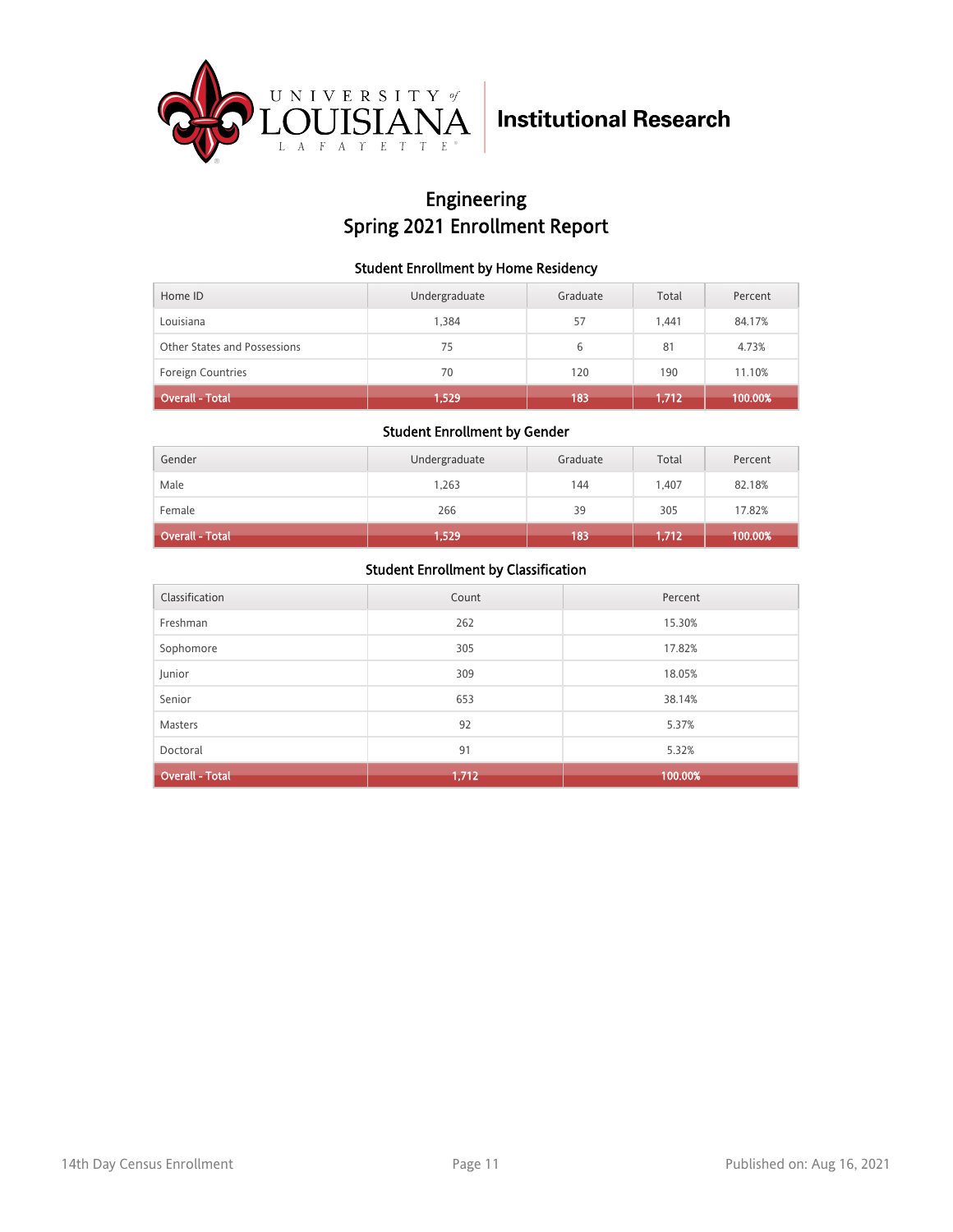

## Engineering Spring 2021 Enrollment Report

### Student Enrollment by Entry Type

| <b>Entry Type</b>      | Undergraduate | Graduate | Total | Percent |
|------------------------|---------------|----------|-------|---------|
| Continuing             | 1,477         | 149      | 1,626 | 94.98%  |
| First Time             | 9             | 28       | 37    | 2.16%   |
| Re-entry               | 22            | 6        | 28    | 1.64%   |
| Transfer               | 21            | $\Omega$ | 21    | 1.23%   |
| <b>Overall - Total</b> | 1,529         | 183      | 1,712 | 100.00% |

### Student Enrollment by Race/Ethnicity

| Race/Ethnicity                            | Undergraduate | Graduate | Total | Percent |
|-------------------------------------------|---------------|----------|-------|---------|
| Asian                                     | 48            | 17       | 65    | 3.80%   |
| Black or African American                 | 207           | 9        | 216   | 12.62%  |
| Hispanic, of any race                     | 99            | 3        | 102   | 5.96%   |
| American Indian or Alaska Native          | 5             | 1        | 6     | 0.35%   |
| Two or more races                         | 32            |          | 33    | 1.93%   |
| Non-resident Alien                        | 40            | 81       | 121   | 7.07%   |
| Native Hawaiian or Other Pacific Islander | 4             | $\Omega$ | 4     | 0.23%   |
| Unknown Race/Ethnicity                    | 43            | 14       | 57    | 3.33%   |
| White                                     | 1,051         | 57       | 1,108 | 64.72%  |
| <b>Overall - Total</b>                    | 1,529         | 183      | 1,712 | 100.00% |

| Full/Part Time         | Undergraduate | Graduate | Total | Percent |
|------------------------|---------------|----------|-------|---------|
| <b>Full Time</b>       | 1.349         | 153      | 1.502 | 87.73%  |
| Part Time              | 180           | 30       | 210   | 12.27%  |
| <b>Overall - Total</b> | 1,529         | 183      | 1,712 | 100.00% |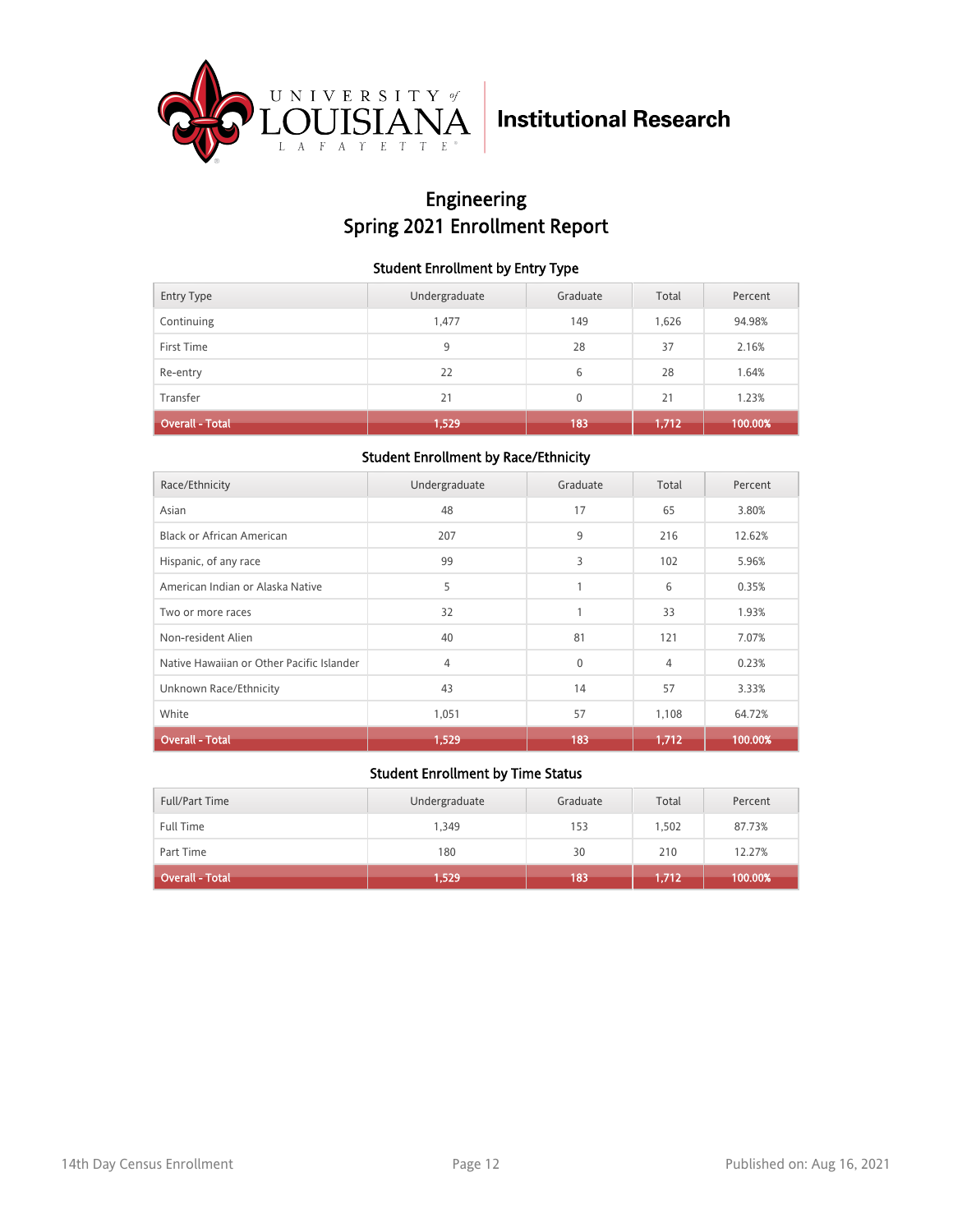

## Graduate School Spring 2021 Enrollment Report

### Student Enrollment by Home Residency

| Home ID                      | Undergraduate | Graduate | Total | Percent |
|------------------------------|---------------|----------|-------|---------|
| Louisiana                    |               |          | a     | 90.00%  |
| Other States and Possessions |               |          |       | 10.00%  |
| Overall - Total              |               |          |       | 100.00% |

### Student Enrollment by Gender

| Gender                 | Undergraduate | Graduate | Total | Percent |
|------------------------|---------------|----------|-------|---------|
| Male                   |               |          |       | 20.00%  |
| Female                 | 0             |          |       | 80.00%  |
| <b>Overall - Total</b> |               | 10       | 10    | 100.00% |

| Classification          | Count | Percent |
|-------------------------|-------|---------|
| Non-Degree Graduate     | 10    | 100.00% |
| <b>Coverall - Total</b> | Ю     | 100.00% |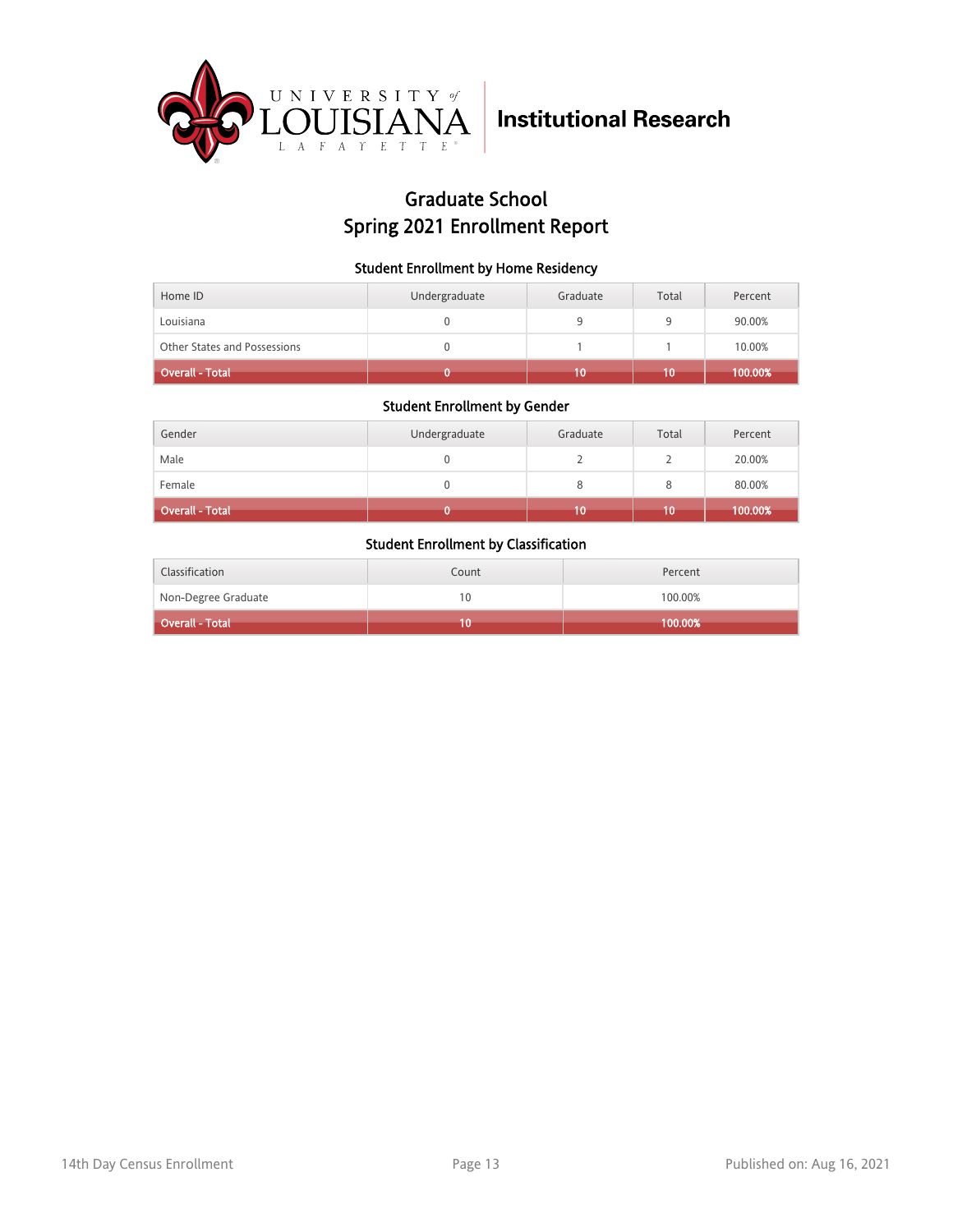

## Graduate School Spring 2021 Enrollment Report

### Student Enrollment by Entry Type

| <b>Entry Type</b> | Undergraduate | Graduate | Total | Percent |
|-------------------|---------------|----------|-------|---------|
| Non Degree        |               | 10       | 10    | 100.00% |
| Overall - Total   |               |          |       | 100.00% |

### Student Enrollment by Race/Ethnicity

| Race/Ethnicity            | Undergraduate | Graduate | Total | Percent |
|---------------------------|---------------|----------|-------|---------|
| Black or African American | 0             |          |       | 20.00%  |
| Unknown Race/Ethnicity    | 0             |          |       | 10.00%  |
| White                     | 0             |          |       | 70.00%  |
| <b>Overall - Total</b>    |               | 10       | 10    | 100.00% |

| <b>Full/Part Time</b> | Undergraduate | Graduate | Total | Percent |
|-----------------------|---------------|----------|-------|---------|
| Part Time             |               | 10       | 10    | 100.00% |
| Overall - Total       |               |          | 10    | 100.00% |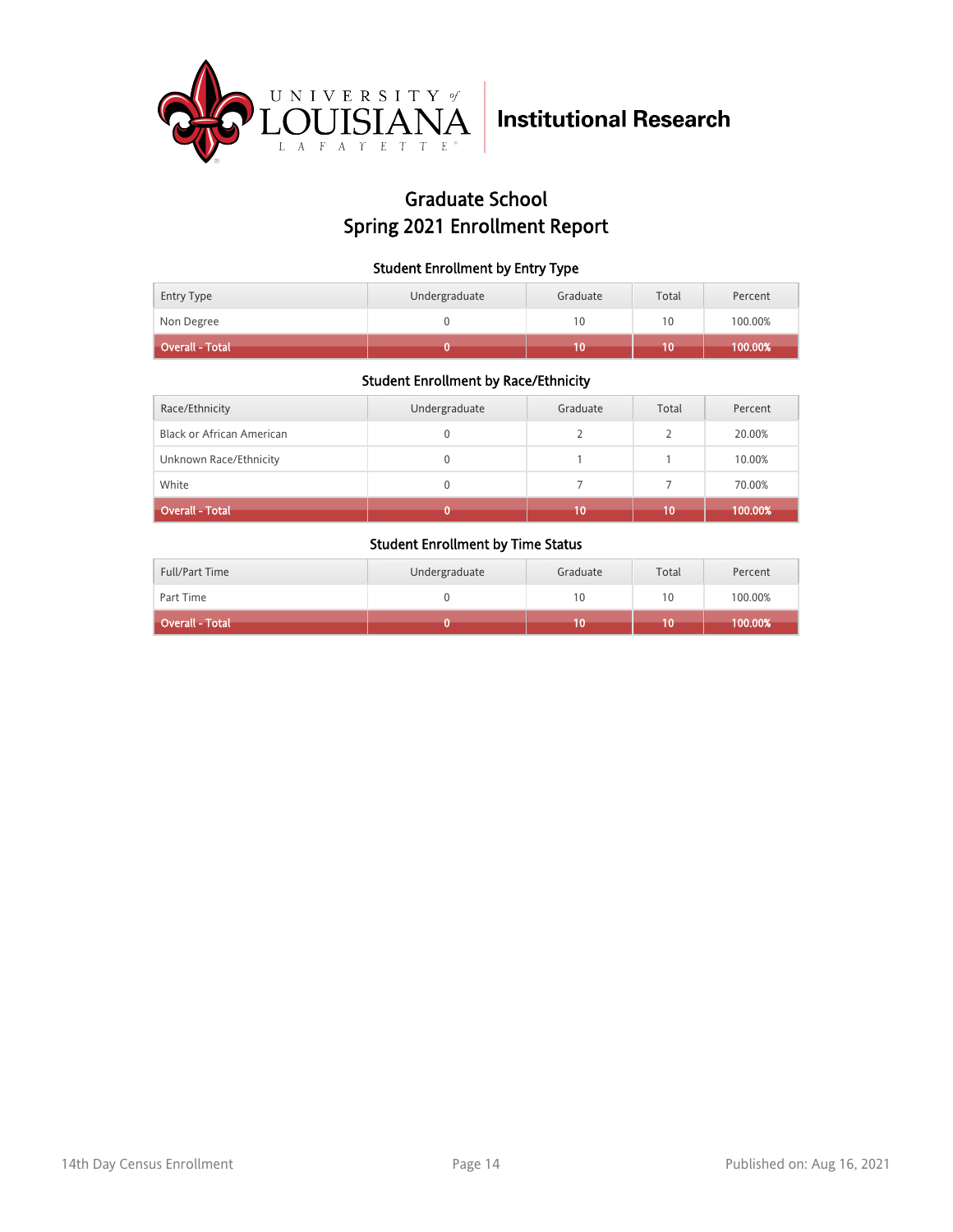

## Liberal Arts Spring 2021 Enrollment Report

### Student Enrollment by Home Residency

| Home ID                      | Undergraduate | Graduate | Total | Percent |
|------------------------------|---------------|----------|-------|---------|
| Louisiana                    | 2,070         | 176      | 2.246 | 90.82%  |
| Other States and Possessions | 85            | 93       | 178   | 7.20%   |
| <b>Foreign Countries</b>     | 14            | 35       | 49    | 1.98%   |
| <b>Overall - Total</b>       | 2,169         | 304      | 2,473 | 100.00% |

#### Student Enrollment by Gender

| Gender                 | Undergraduate | Graduate | Total | Percent |
|------------------------|---------------|----------|-------|---------|
| Male                   | 578           | 69       | 647   | 26.16%  |
| Female                 | 1.591         | 235      | 1,826 | 73.84%  |
| <b>Overall - Total</b> | 2,169         | 304      | 2,473 | 100.00% |

| Classification         | Count | Percent |
|------------------------|-------|---------|
| Freshman               | 370   | 14.96%  |
| Sophomore              | 491   | 19.85%  |
| Junior                 | 530   | 21.43%  |
| Senior                 | 778   | 31.46%  |
| Graduate Certificate   | 2     | 0.08%   |
| Masters                | 201   | 8.13%   |
| Doctoral               | 101   | 4.08%   |
| <b>Overall - Total</b> | 2,473 | 100.00% |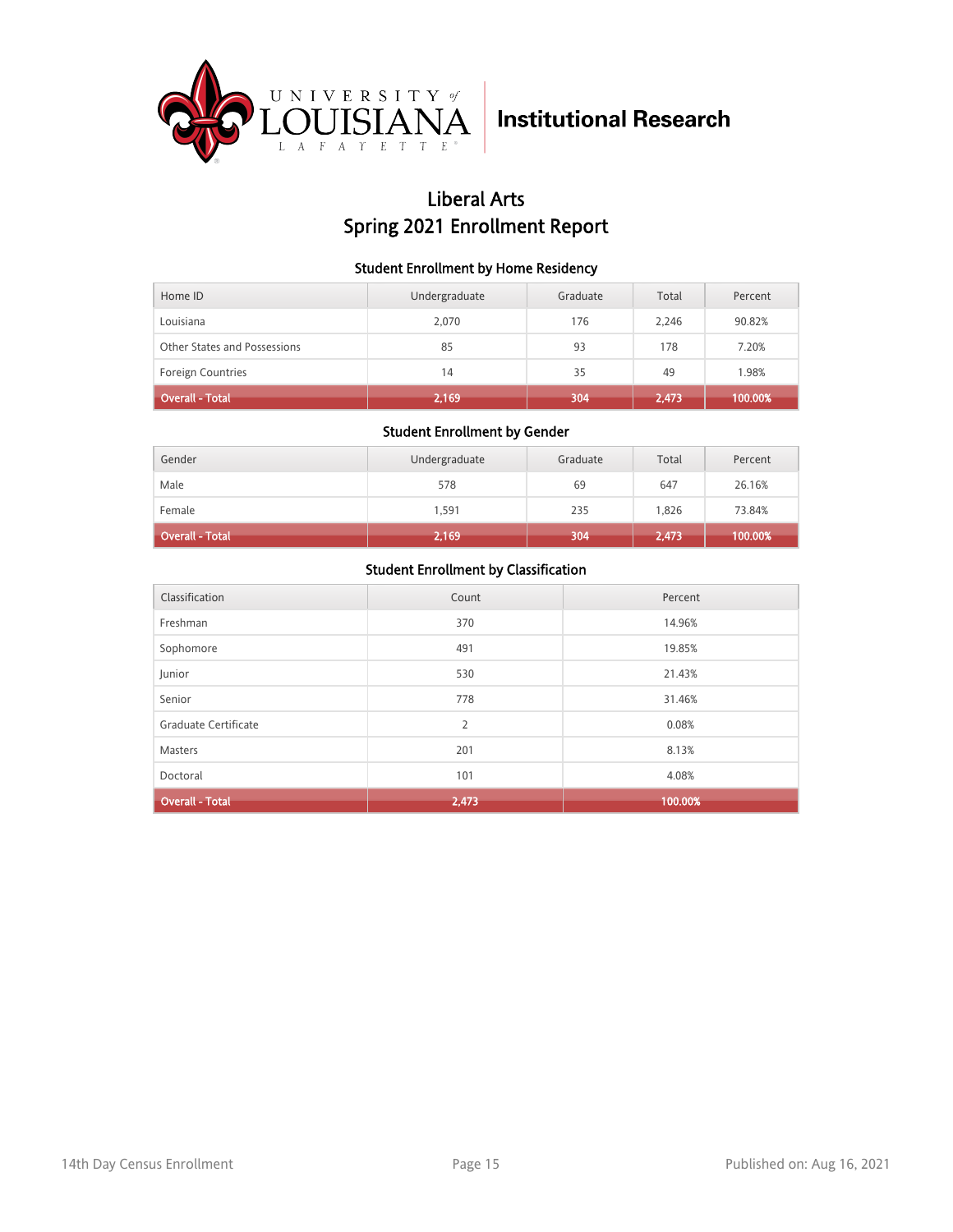

## Liberal Arts Spring 2021 Enrollment Report

### Student Enrollment by Entry Type

| <b>Entry Type</b>      | Undergraduate | Graduate                 | Total | Percent |
|------------------------|---------------|--------------------------|-------|---------|
| Continuing             | 2,056         | 278                      | 2,334 | 94.38%  |
| First Time             | 12            | 24                       | 36    | 1.46%   |
| Re-entry               | 39            | $\overline{\phantom{a}}$ | 41    | 1.66%   |
| Transfer               | 62            | $\Omega$                 | 62    | 2.51%   |
| <b>Overall - Total</b> | 2,169         | 304                      | 2,473 | 100.00% |

### Student Enrollment by Race/Ethnicity

| Race/Ethnicity                            | Undergraduate  | Graduate | Total          | Percent |
|-------------------------------------------|----------------|----------|----------------|---------|
| Asian                                     | 30             | 7        | 37             | 1.50%   |
| Black or African American                 | 537            | 31       | 568            | 22.97%  |
| Hispanic, of any race                     | 151            | 16       | 167            | 6.75%   |
| American Indian or Alaska Native          | 8              | $\Omega$ | 8              | 0.32%   |
| Two or more races                         | 77             | 9        | 86             | 3.48%   |
| Non-resident Alien                        | 6              | 27       | 33             | 1.33%   |
| Native Hawaiian or Other Pacific Islander | $\overline{2}$ | $\Omega$ | $\overline{2}$ | 0.08%   |
| Unknown Race/Ethnicity                    | 46             | 5        | 51             | 2.06%   |
| White                                     | 1,312          | 209      | 1,521          | 61.50%  |
| <b>Overall - Total</b>                    | 2,169          | 304      | 2,473          | 100.00% |

| Full/Part Time         | Undergraduate | Graduate | Total | Percent |
|------------------------|---------------|----------|-------|---------|
| <b>Full Time</b>       | 2,022         | 255      | 2,277 | 92.07%  |
| Part Time              | 147           | 49       | 196   | 7.93%   |
| <b>Overall - Total</b> | 2,169         | 304      | 2,473 | 100.00% |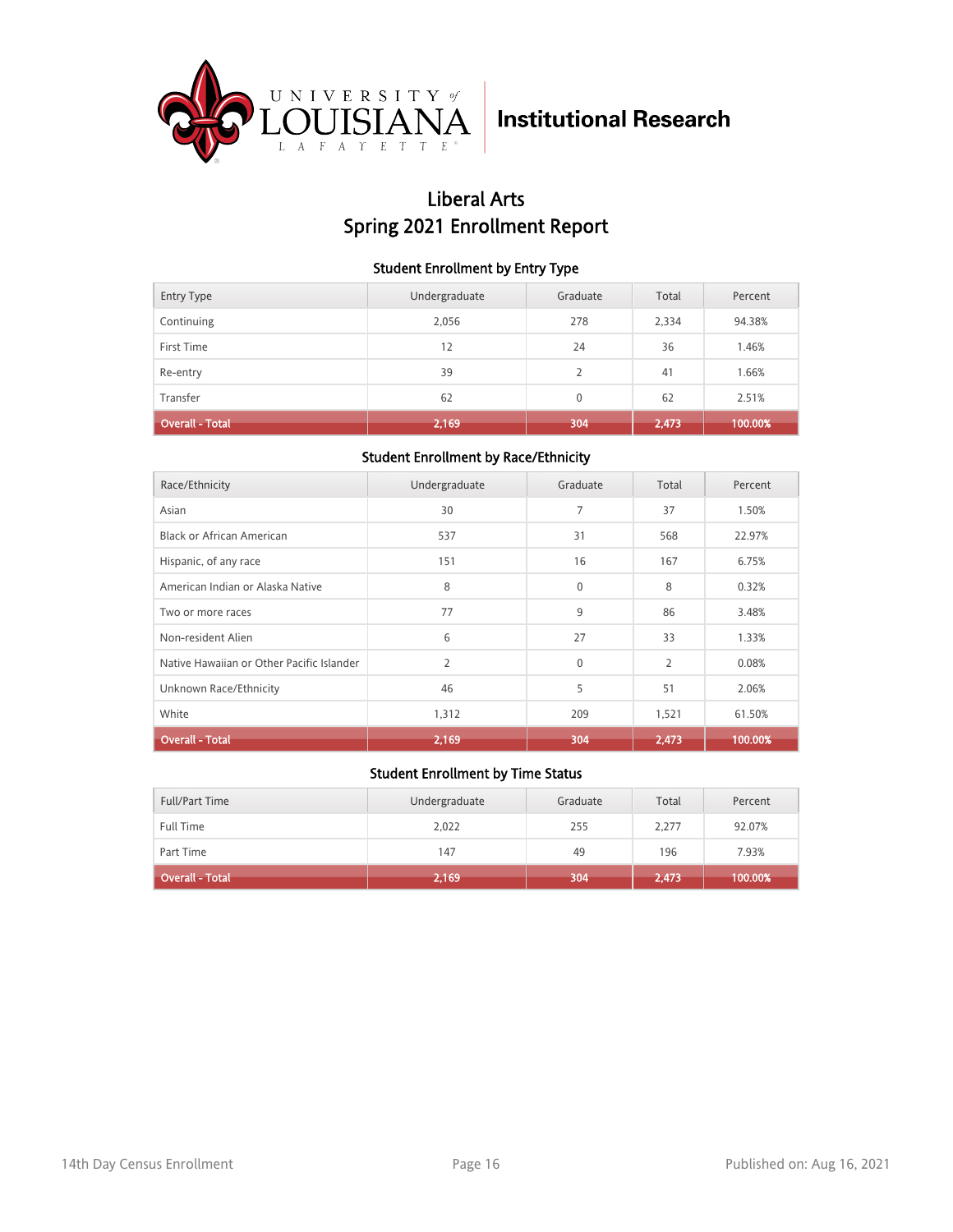

## Nursing & Allied Health Professions Spring 2021 Enrollment Report

### Student Enrollment by Home Residency

| Home ID                      | Undergraduate | Graduate     | Total | Percent |
|------------------------------|---------------|--------------|-------|---------|
| Louisiana                    | 1,383         | 147          | 1,530 | 86.39%  |
| Other States and Possessions | 219           | 4            | 223   | 12.59%  |
| <b>Foreign Countries</b>     | 18            | $\mathbf{0}$ | 18    | 1.02%   |
| <b>Overall - Total</b>       | 1,620         | 151          | 1,771 | 100.00% |

#### Student Enrollment by Gender

| Gender                 | Undergraduate | Graduate | Total | Percent |
|------------------------|---------------|----------|-------|---------|
| Male                   | 212           | 21       | 233   | 13.16%  |
| Female                 | 1,408         | 130      | 1,538 | 86.84%  |
| <b>Overall - Total</b> | 1,620         | 151      | 1,771 | 100.00% |

| Classification         | Count | Percent |
|------------------------|-------|---------|
| Freshman               | 249   | 14.06%  |
| Sophomore              | 273   | 15.42%  |
| Junior                 | 297   | 16.77%  |
| Senior                 | 801   | 45.23%  |
| <b>Masters</b>         | 127   | 7.17%   |
| Doctoral               | 24    | 1.36%   |
| <b>Overall - Total</b> | 1,771 | 100.00% |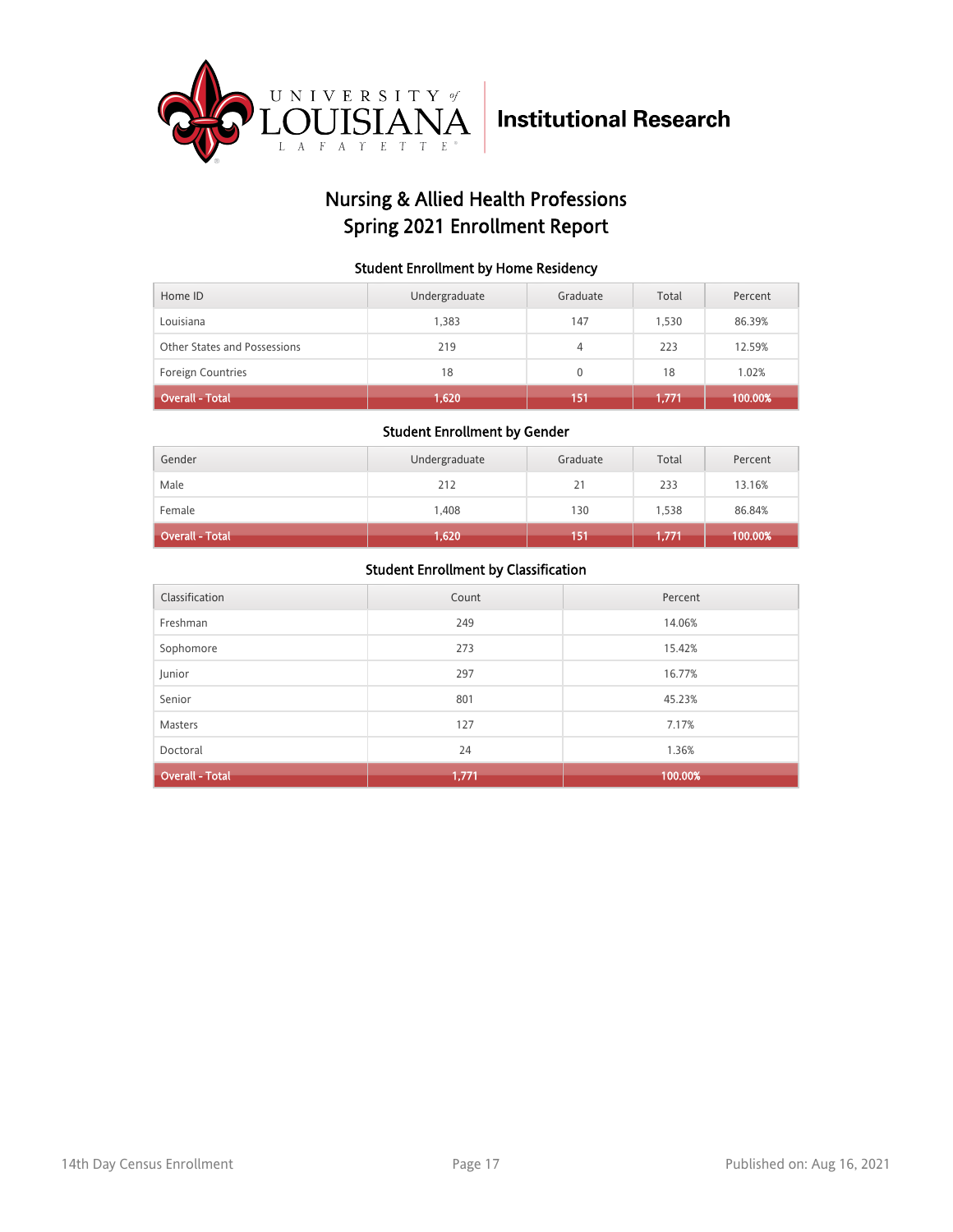

## Nursing & Allied Health Professions Spring 2021 Enrollment Report

### Student Enrollment by Entry Type

| <b>Entry Type</b>      | Undergraduate | Graduate | Total | Percent |
|------------------------|---------------|----------|-------|---------|
| Continuing             | 1.477         | 124      | 1.601 | 90.40%  |
| First Time             | 8             | 26       | 34    | 1.92%   |
| Re-entry               | 38            |          | 39    | 2.20%   |
| Transfer               | 97            | 0        | 97    | 5.48%   |
| <b>Overall - Total</b> | (1,620)       | 151      | 1,771 | 100.00% |

### Student Enrollment by Race/Ethnicity

| Race/Ethnicity                            | Undergraduate | Graduate     | Total | Percent |
|-------------------------------------------|---------------|--------------|-------|---------|
| Asian                                     | 45            |              | 46    | 2.60%   |
| Black or African American                 | 371           | 18           | 389   | 21.96%  |
| Hispanic, of any race                     | 91            | 2            | 93    | 5.25%   |
| American Indian or Alaska Native          | 8             | 1            | 9     | 0.51%   |
| Two or more races                         | 51            | 3            | 54    | 3.05%   |
| Non-resident Alien                        | 5             | $\mathbf{0}$ | 5     | 0.28%   |
| Native Hawaiian or Other Pacific Islander |               | $\Omega$     | 1     | 0.06%   |
| Unknown Race/Ethnicity                    | 60            | 4            | 64    | 3.61%   |
| White                                     | 988           | 122          | 1,110 | 62.68%  |
| <b>Overall - Total</b>                    | 1,620         | 151          | 1,771 | 100.00% |

| Full/Part Time         | Undergraduate | Graduate | Total | Percent |
|------------------------|---------------|----------|-------|---------|
| <b>Full Time</b>       | 1,109         | 24       | 1.133 | 63.98%  |
| Part Time              | 511           | 127      | 638   | 36.02%  |
| <b>Overall - Total</b> | 1,620         | 151      | 1,771 | 100.00% |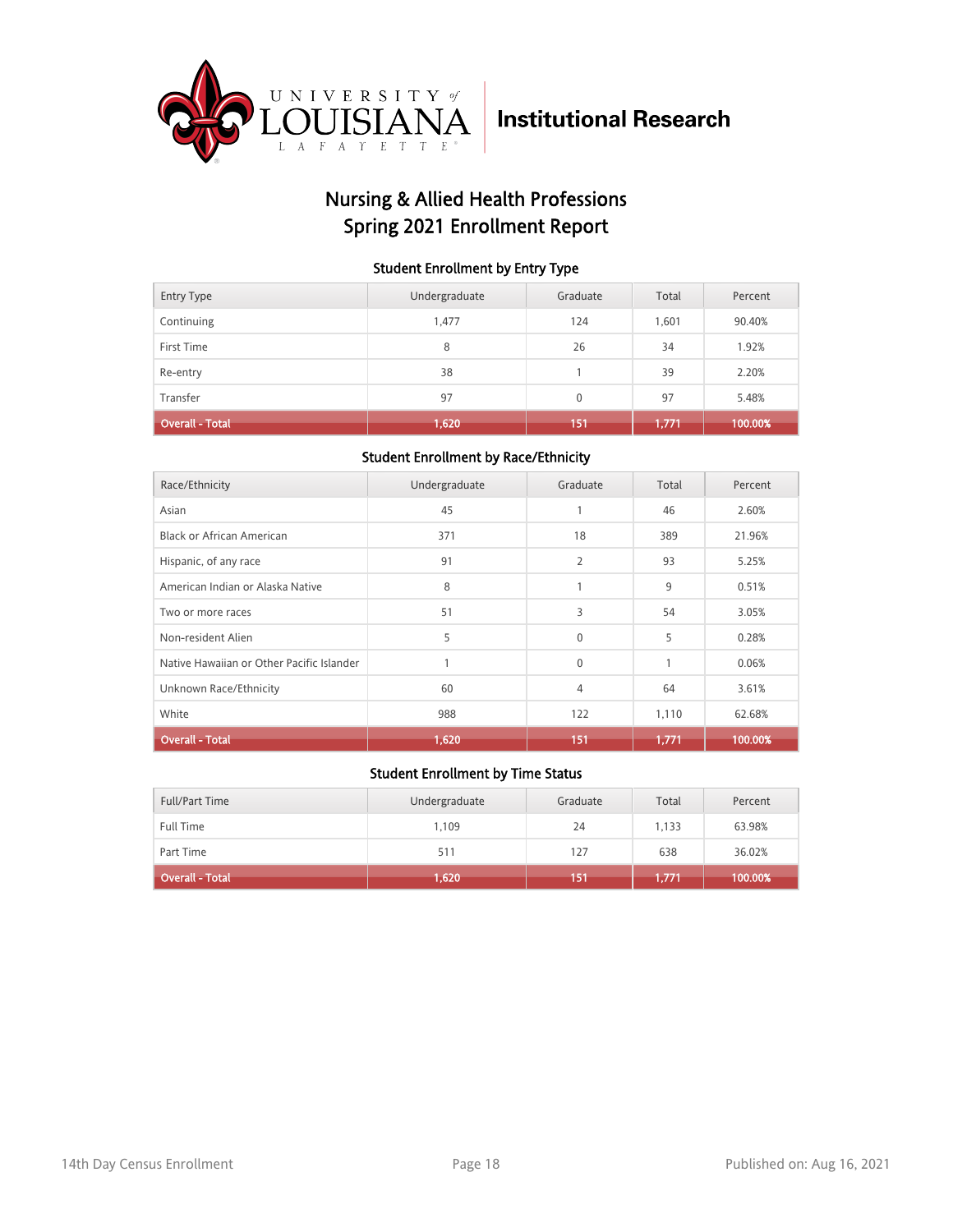

### **Sciences** Spring 2021 Enrollment Report

### Student Enrollment by Home Residency

| Home ID                      | Undergraduate | Graduate | Total | Percent |
|------------------------------|---------------|----------|-------|---------|
| Louisiana                    | 1.610         | 84       | 1.694 | 85.86%  |
| Other States and Possessions | 39            | 56       | 95    | 4.82%   |
| <b>Foreign Countries</b>     | 36            | 148      | 184   | 9.33%   |
| <b>Overall - Total</b>       | 1,685         | 288      | 1,973 | 100.00% |

#### Student Enrollment by Gender

| Gender                 | Undergraduate | Graduate | Total | Percent |
|------------------------|---------------|----------|-------|---------|
| Male                   | 890           | 190      | 1.080 | 54.74%  |
| Female                 | 795           | 98       | 893   | 45.26%  |
| <b>Overall - Total</b> | 1,685         | 288      | 1,973 | 100.00% |

| Classification         | Count | Percent |
|------------------------|-------|---------|
| Freshman               | 314   | 15.91%  |
| Sophomore              | 362   | 18.35%  |
| Junior                 | 391   | 19.82%  |
| Senior                 | 618   | 31.32%  |
| <b>Masters</b>         | 108   | 5.47%   |
| Doctoral               | 180   | 9.12%   |
| <b>Overall - Total</b> | 1,973 | 100.00% |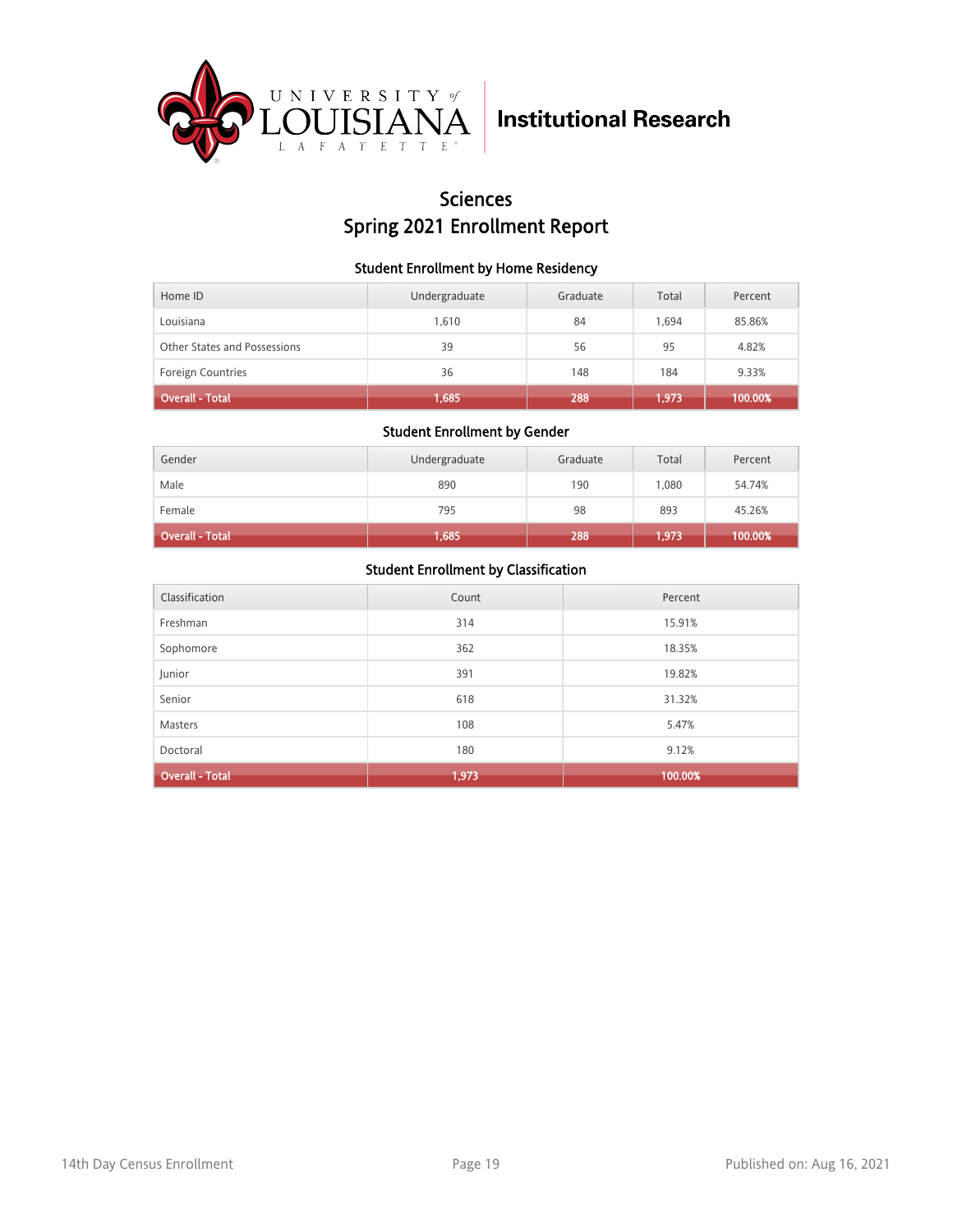

## Sciences Spring 2021 Enrollment Report

### Student Enrollment by Entry Type

| <b>Entry Type</b>      | Undergraduate | Graduate | Total | Percent |
|------------------------|---------------|----------|-------|---------|
| Continuing             | 1,599         | 249      | 1,848 | 93.66%  |
| First Time             | 15            | 34       | 49    | 2.48%   |
| Re-entry               | 37            | 5        | 42    | 2.13%   |
| Transfer               | 34            | $\Omega$ | 34    | 1.72%   |
| <b>Overall - Total</b> | 1,685         | 288      | 1,973 | 100.00% |

### Student Enrollment by Race/Ethnicity

| Race/Ethnicity                            | Undergraduate | Graduate | Total | Percent |
|-------------------------------------------|---------------|----------|-------|---------|
| Asian                                     | 99            | 20       | 119   | 6.03%   |
| Black or African American                 | 338           | 16       | 354   | 17.94%  |
| Hispanic, of any race                     | 96            | 10       | 106   | 5.37%   |
| American Indian or Alaska Native          | 9             | 1        | 10    | 0.51%   |
| Two or more races                         | 59            | 6        | 65    | 3.29%   |
| Non-resident Alien                        | 17            | 103      | 120   | 6.08%   |
| Native Hawaiian or Other Pacific Islander |               | $\Omega$ | 1     | 0.05%   |
| Unknown Race/Ethnicity                    | 56            | 14       | 70    | 3.55%   |
| White                                     | 1,010         | 118      | 1,128 | 57.17%  |
| <b>Overall - Total</b>                    | 1,685         | 288      | 1,973 | 100.00% |

| Full/Part Time         | Undergraduate | Graduate | Total | Percent |
|------------------------|---------------|----------|-------|---------|
| <b>Full Time</b>       | 1,522         | 246      | 1.768 | 89.61%  |
| Part Time              | 163           | 42       | 205   | 10.39%  |
| <b>Overall - Total</b> | 1,685         | 288      | 1,973 | 100.00% |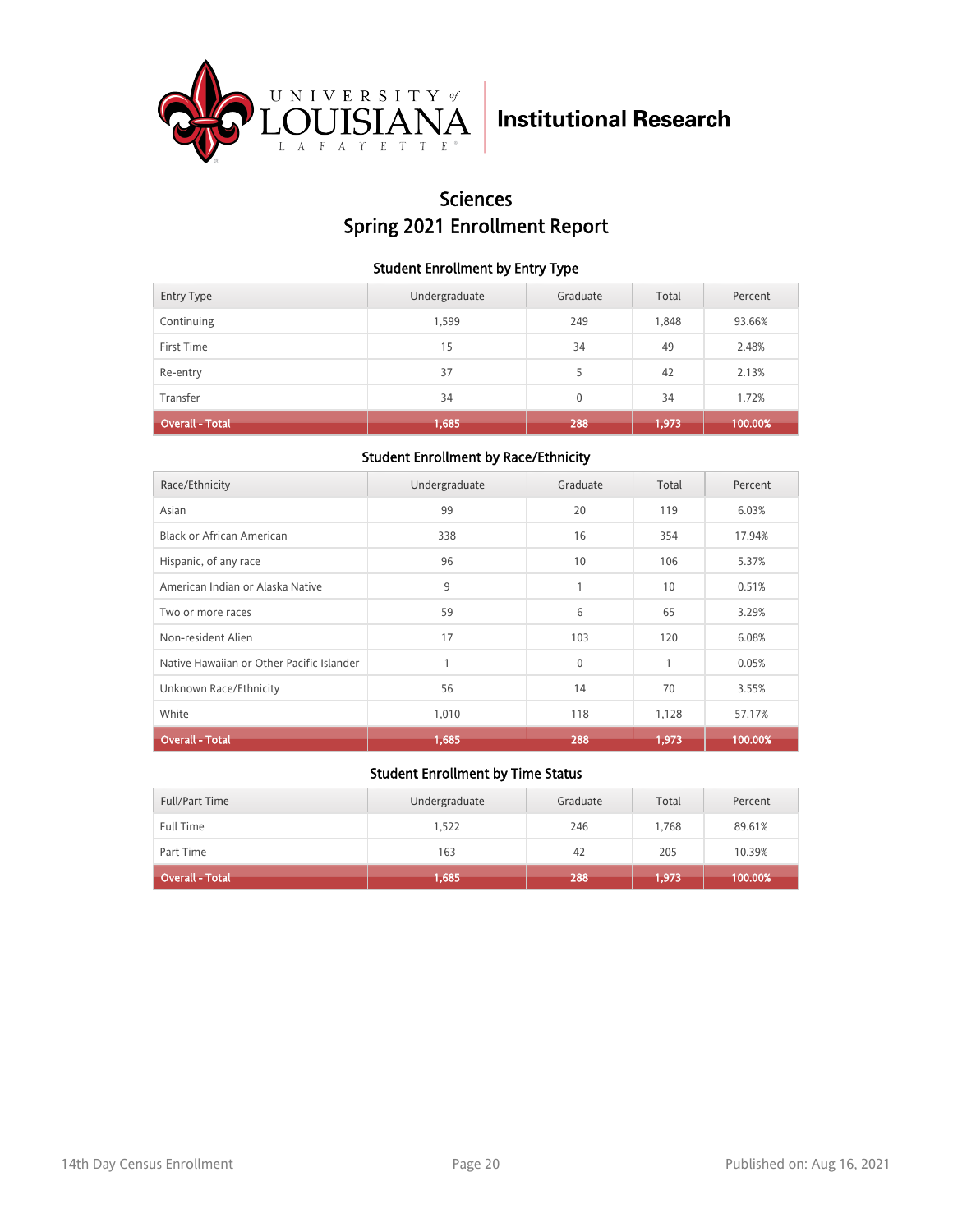

## University College Spring 2021 Enrollment Report

### Student Enrollment by Home Residency

| Home ID                      | Undergraduate | Graduate     | Total | Percent |
|------------------------------|---------------|--------------|-------|---------|
| Louisiana                    | 538           | 0            | 538   | 85.81%  |
| Other States and Possessions | 78            | $\mathbf{0}$ | 78    | 12.44%  |
| <b>Foreign Countries</b>     | 11            |              |       | 1.75%   |
| <b>Overall - Total</b>       | 627           |              | 627   | 100.00% |

### Student Enrollment by Gender

| Gender                 | Undergraduate | Graduate | Total | Percent |
|------------------------|---------------|----------|-------|---------|
| Male                   | 272           |          | 272   | 43.38%  |
| Female                 | 355           |          | 355   | 56.62%  |
| <b>Overall - Total</b> | 627           |          | 627   | 100.00% |

| Classification         | Count | Percent |
|------------------------|-------|---------|
| Freshman               | 43    | 6.86%   |
| Sophomore              | 67    | 10.69%  |
| Junior                 | 141   | 22.49%  |
| Senior                 | 376   | 59.97%  |
| <b>Overall - Total</b> | 627   | 100.00% |